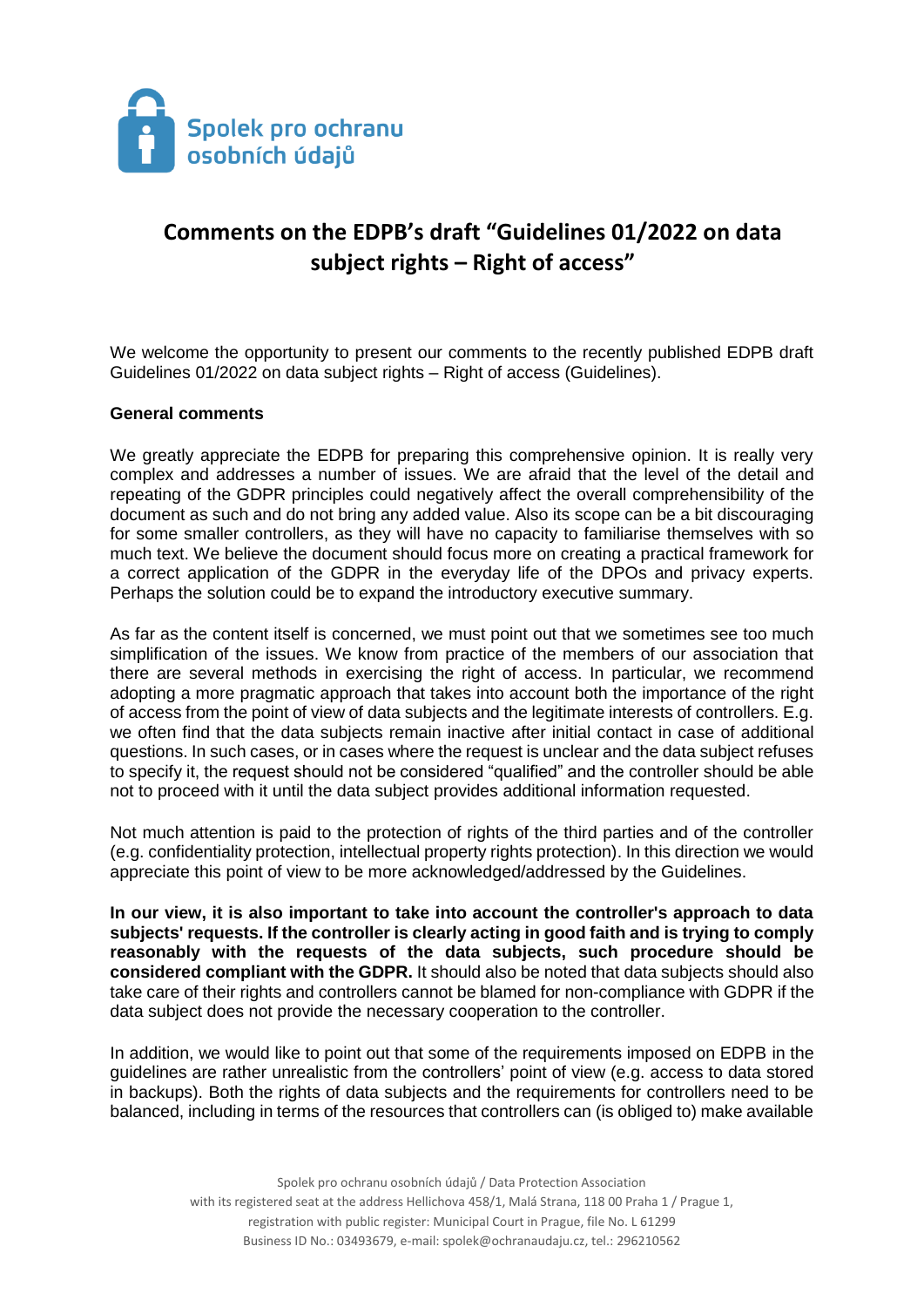to meet the GDPR requirements. Especially at a time of impending crisis and transformation of the society, a realistic framework for controllers needs to be established.

## **Specific comments**

In Paragraph 13 EDPB states: "*Thus, controllers should not assess "why" the data subject is requesting access, but only "what" the data subject is requesting (see section 3 on the analysis of the request) and whether they hold personal data relating to that individual (see section 4)."*

We believe, that such an approach is only partially correct. In some cases, it will also be necessary to also examine "why" the right of access is exercised. E.g., this may be important for a proper assessment of a refusal of access pursuant to Article 15 (4) or for refusals in cases provided for by specific rules (e.g. whistleblowing and protection of whistleblowers).

We very much appreciate the EDPB's position, which (quite rightly) confirms that the right of access does not apply to copies of original documents (see paragraph 23).

We do not believe that the issue of a "reasonable fee" (see paragraph 30) is linked to the principle of accountability. Although the controller is required to demonstrate the adequacy of the costs claimed (especially in the event of a dispute, the DPA may request this information), this issue is not linked to the accountability principle under Article 5 (2), which is connected "only" to topics listed in Article 5 (1) of GDPR.

We fully support the view (see paragraph 35 (b) of guidelines), that "*In situations where the controller processes a large amount of data concerning the data subject, the controller may*  have doubts if a request of access, that is expressed in very general terms, really aims at *receiving information on all kind of data being processed or on all branches of activity of the controller in detail."* On the other hand, we cannot agree that this can only be applied in this particular situation: *"These may arise in situations, where there was no possibility to provide the data subject with tools to specify their request from the beginning or where the data subject did not make use of them.*" Our members routinely encounter cases where the general right of access is exercised, even though the data subject actually intends to obtain information on one part of processing or processed data only. From a procedural economy point of view, we believe that the data controller could request additional information from the data subject in these cases. An important aspect for us is whether the controller acts with regard to the circumstances in good faith (see above).

We would like to point out that the conclusion in paragraph 35 (c) that "*For example, confirmation of the processing of personal data itself (component 1) will mostly not be affected by the exception*." could be too simplistic. We would like to point out that there are a number of cases where even providing the fact that processing is taking place can be contrary to the purpose of the processing. An example might be the right to access request made by a person who suspects that his/her colleague has made a whistleblowing notification, whether this person is being investigated. Already simply answering "yes" in the early phase of whistleblowing notice examination would lead to disclosing the identity of the whistleblower (the similar applies for paragraph 166 and paragraph 167 regarding the additional information) and limit the purpose of the whole whistleblowing process. These cases are also common in the context of processing for journalistic purposes, etc.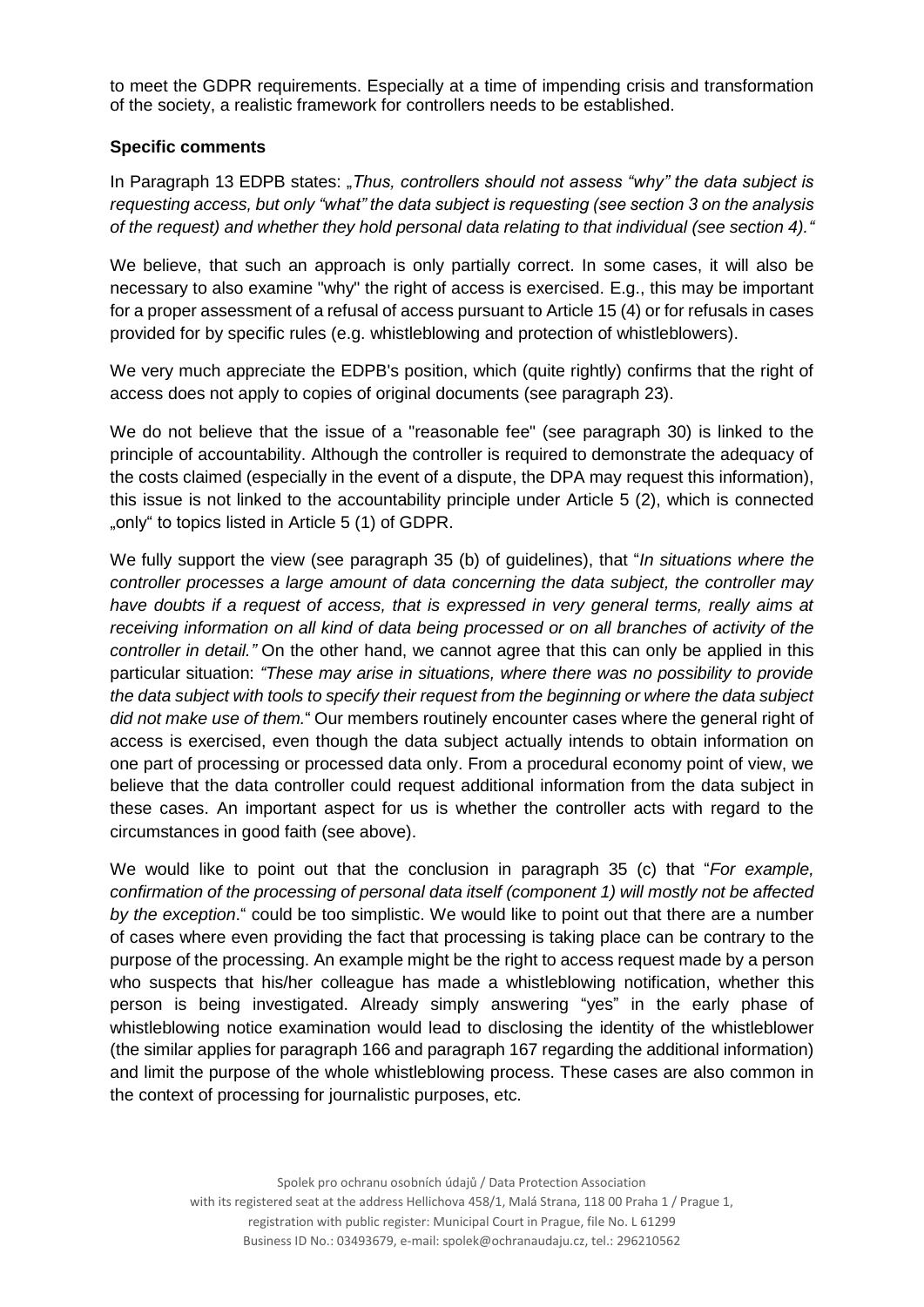Regarding the requirement in paragraph 39, that "*In order to comply with the principle of transparency, controllers should inform the data subject as of the specific point in time of the processing to which the response of the controller refers*." We must point out that, in practice, it might be difficult for controllers with complex processing activities to meet this requirement. We must also point out that such a requirement cannot be directly deduced from the GDPR. We believe that this requirement should be executed at the level of the *best practice* (and only for cases where it will be fair for the controller) but this is not a requirement arising from the law.

Rather unrealistic from the practical point of view is the requirement to notify changes occurred between the time reference point, at which the processing was assessed, and the response of the controller: "*If the controller is aware of such changes, it is recommended to include information about those changes as well as information about additional processing necessary to reply to the request*.*"* We believe that it is necessary to adopt an interpretation of GDPR that allows, on the one hand, a reasonable overview of the processing for data subjects but, on the other hand, does not place a disproportionate burden on the controllers. Unfortunately, such an interpretation does not meet this requirement.

In the example in paragraph 40, it would be useful to provide a more detailed explanation of how the last sentence was meant *("In cases where data security requirements would necessitate end-to-end encryption of electronic mails but the controller would only be able to send a normal e-mail, the controller will have to use other means, such as sending a USBstick by (registered) letter post to the data subject*"). Even when sending by e-mail, it is of course possible to encrypt the content and send the password to the content through another communication channel (which, for this purpose, could be provided by the data subject). Therefore, we do not understand the requirement for sending the USB-stick by registered letter post.

Unfortunately, paragraph 45 is also partially simplistic. Especially with regard to the case-law of the Court of Justice<sup>1</sup>, the range of data that can be considered pseudonymised is very wide. We recommend emphasizing that in many cases it will be necessary for the data subject not only to provide an identifier, but also to provide credible evidence that it is his/her identification data in specific time (e.g., his / her IP address).

With regard to the view stated in paragraph 48, i.e., that the controller is obliged to assess the request himself if the data subject does not answer the additional question and does not provide any further explanation, we consider that this is from a practical point of view as an inappropriate concept. We know from practical experience that many data subjects submit applications and they will subsequently lose interest in processing (not rare are "strangely" worded requests sent late at night). It is not an exaggerated requirement for the data subject to clarify his request. If the data subject does not do so, even though he could and should have done so, in our opinion the controller is not obliged to respond to the original vague or unclear request. Without wanting to downplay the protection of personal data, it is necessary to draw attention to the ancient Roman legal principle of *vigilantibus iura scripta sunt.* And again, it would be appropriate to emphasize the concept of acting in good faith by the controller. An

 $\overline{\phantom{a}}$ 

Spolek pro ochranu osobních údajů / Data Protection Association

with its registered seat at the address Hellichova 458/1, Malá Strana, 118 00 Praha 1 / Prague 1,

registration with public register: Municipal Court in Prague, file No. L 61299

Business ID No.: 03493679, e-mail: spolek@ochranaudaju.cz, tel.: 296210562

<sup>1</sup> For example Judgment from 19 October 2016, in Case C-582/14, Patrick Breyer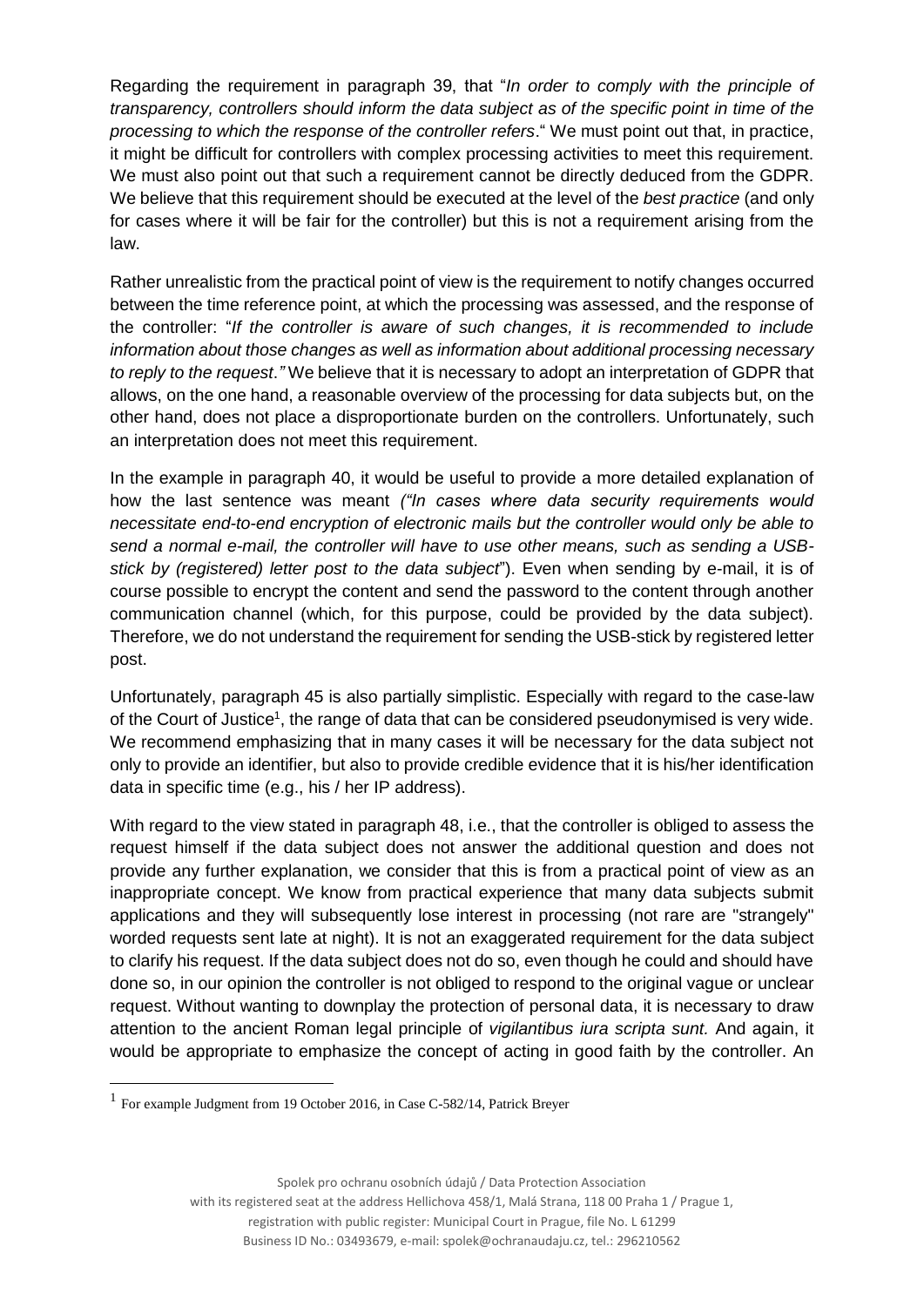extension of the 30-day response time should also be considered for unclear applications. The question here is WHEN the time limit for proceeding with the request actually starts running. We do believe it should be at the time of serving a qualified request by the data subject.

With regard to paragraph 49, we would like to draw attention to the interpretation of Article 23 of the GDPR as far as a potential conflict of European legal acts (not national law) is concerned. The GDPR is a "common regulation" and Article 23 of the GDPR does not constitute a "super-regulation" that should perhaps take precedence over other EU regulations. Therefore, in the event of a conflict between another EU regulation and Article 23 of GDPR, common legal principles such as "*lex posterior derogat legi priori*" and "*lex specialis derogat legi generali*" should apply. We would also appreciate the addition of specific practical examples for the case where, in addition to the right of access under the GDPR, a very special right of access under sectoral legislation is enshrined (e.g., access to medical records).

With regard to paragraphs 55 and 56, we believe that if the controller extensively publishes, and provides, easily accessible contacts for the exercise of rights under the GDPR, then if the request for access is sent to another contact (for example to the controller´s employee who deals with the data subject´s affairs on daily basis, as mentioned in paragraph 55), the time limit for processing the request should run from the internal transfer of request to the contact designated for the processing of the request. This interpretation could be limited to the situation only when this period from delivery to handover is reasonable and does not exceed a few days.

From a practical point of view, we recommend that you carefully consider placing additional demands on the controller that do not result from the GDPR, even if they are only in the good practice regime. In particular, the requirement to confirm receipt of the request by post (see paragraph 57) or to black information in ID cards (see paragraph 76) seems to be clearly disproportionate and lacks a clear legal basis.

We understand the remark given in the example of paragraph 67, i.e., that the data obtained from cookies are pseudonymous data (or data associated with pseudonymous identifiers), in disagreement with the opinion of the Austrian authority ruled in case GZ: D155.027, 2021- 0.586.257 from 22.12.2021. Could you please clarify your position regarding this point?

Paragraph 69 imposes a new obligation on the data controller to "*carry out a proportionality assessment, which must take into account the type of personal data being processed (e.g. special categories of data or not), the nature of the request, the context…"* in case of requiring additional information to identify the data subject. We find such an obligation clearly disproportionate and burdensome.

We understand the remark about the need for proportionality assessment in paragraph 69 in the way that such an assessment can be made entirely informally. Should the EDPB insist that such an assessment be documented, we draw attention to a significant increase in the administrative burden for the controller, which would be fully unjustified.

With regard to paragraph 72, we would like to point out that it is common practice to consider a data subject request sent from an e-mail address used as a registration address in the service as sufficient proof of identity of data subjects (in the context of usual internet services). From this point of view, it is not necessary to require him to log in to his account for identification.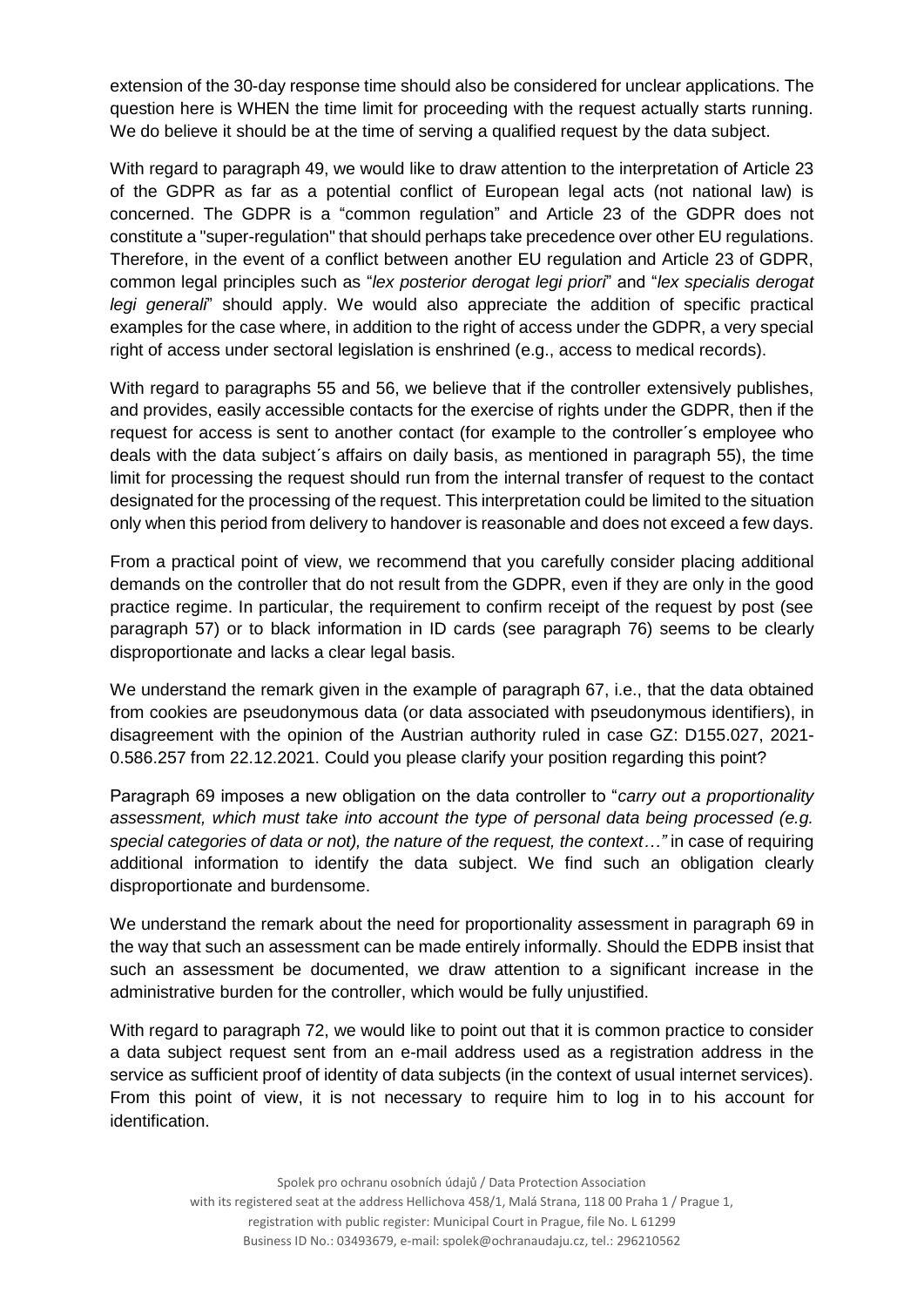Regarding paragraphs 74 and 75 we would like to point out, that the identification requirements should be reasonably proportional to the circumstances, taking into account in particular whether the controller knows the identification and contact details of the data subject or does have preexisting access credentials in place with the data subject. The personal data processed can range from trivial data up to financial data and even special categories of data. The identification requirements should match the importance and sensitivity of the data in question.

Where the data controller processes special categories of data or data of similar importance (for instance financial data) the controller should, in the absence of preexisting trustworthy credentials, be always entitled to require the provision of identity documents and to assess their integrity and validity. Where necessary for such assessment the data controller should have the right to reject identity documents or scans thereof which have been partially blackened or otherwise manipulated with.

Similarly, in situations where unlawful access to personal data could be harmful to the controller or the data subject, the controller should have the right to retain copies of identification data submitted. This aims in particular on situations where the personal data in question is of value similar to the identity copies themselves.

We consider it questionable to set a requirement that processing should be strictly necessary (see Example 2 in paragraph 76) where the GDPR does not require it. The law clearly distinguishes between cases where processing is "necessary" (see art. 6 of GDPR) and cases where it is strictly necessary (see for example ePrivacy Directive). We fully believe it is highly important to keep this distinction to respect the purpose of specific legislation.

We assume that the reference to "personal activity" in paragraph 91 also includes "household activity", as stated in Article 2 (2) (c) of the GDPR.

Paragraph 95: Here we would like to point out that subjective comments can also represent the personal data of the commentator (who will often be identifiable to the subject concerned). The possible application of Article 15 (4) must therefore be carefully considered.

With regard to paragraphs 96 (and 98) and the overview of data provided, we must point out that we often find that the data subject is not even interested in providing some categories of data (for example security logs). At the same time, exporting such data will in most cases be a burdensome and time-consuming process for the controller. Therefore, it is always necessary to assess the data subject's requests carefully, also from the point of view of whether he/she really wants all types of data to be provided.

With regard to paragraph 105, we consider that the assessment of an identity theft case is rather simplistic. In our opinion, the controller should proceed very cautiously in such cases and always consider whether or not to release data relating to that person but clearly imposed by another person (suspected of identity thief). We could imagine situations where the release of the data (only) to the police in connection with the investigation could be a more appropriate solution. It cannot be ruled out that in the end it will be proven, for example, that there was no identity theft, but the situation was caused by mistake, etc.

Regarding paragraph 106, we would like to respectfully point out that Article 24 of the GDPR cannot be interpreted as requiring the controller to ensure that "no data breach occurs". It is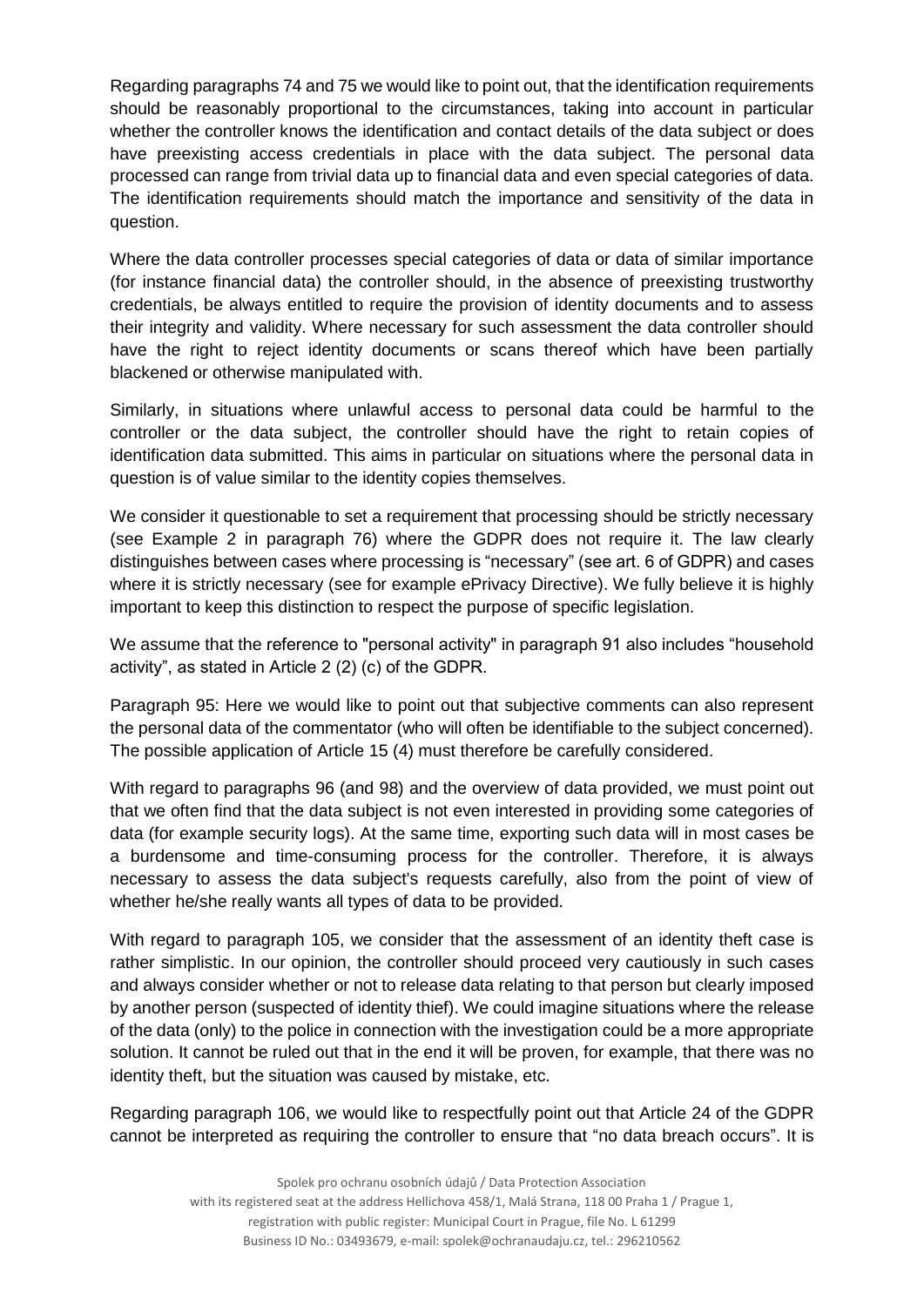the controller's responsibility under Article 24 to implement appropriate technical and organisational measures to ensure and to be able to demonstrate that processing is performed in accordance with GDPR. No provision of the GDPR can be interpreted as establishing an entirely objective liability of the controller for data breaches. In this context, we also refer to the decision of the Czech Supreme Administrative Court No. 1 As 238/2021 from 11.11.2021.

We consider the requirement to provide data from back-ups mentioned in paragraph 108 to be usually very unrealistic from a practical and mainly security point of view. Again, in our opinion, it is necessary to take into account whether the controller acts in good faith or not. It is also necessary to highlight that it is not always possible to observe from the system logs the extent of the deleted data (after all, such an approach would negate the effects of the deletion of data). It is also important that restoring data from a backup to a readable format can be in some systems a time-consuming and technically demanding process and can endanger business continuity management. We believe that a more balanced approach is needed in this regard, which takes into account practical procedures and problems.

Paragraph 111: We generally agree with the following: "*Other types of information, such as the information on recipients, on categories and on the source of the data may vary depending on who makes the request and what the scope of the request is. In the context of an access request under Art. 15, any information on the processing available to the controller may therefore have to be updated and tailored or the processing operations actually carried out with regard to the data subject making the request.*" On the other hand, always tailoring information to a *particular data subject* can be quite challenging and time and resource consuming. Rather, a compromise solution seems to be more appropriate - that the controller would prepare information aimed not at a specific data subject but at a specific group (e.g. "current customers", "former customers", "employees", etc.).

Similarly, we do not believe that the conclusions set out in the example in paragraph 113 are correct. In our view, the GDPR does not in Article 15 (1) (b) impose an obligation to provide completely targeted information. Specific information on specific data processed is ensured by the transmission of a copy of the data, the need to always individually select the data actually processed for the purposes of information according to Article 15 (1) (b) appears to be superfluous and unnecessarily burdensome for the controller.

Paragraph 115: The provision goes well beyond Art. 15 of the GDPR by requiring *"to name all data recipients, unless it would only be possible to indicate the category of recipients."* No such obligation can be derived from Art. 15(c) of the GDPR which sets out the obligation to *"provide information on the recipients or categories of recipients to whom the personal data have been or will be disclosed"*. As follows from the wording, the GDPR establishes no priority to either providing information on recipients or their categories and the choice is clearly in the controller´s disposition. This fact is also to be reflected in the provided example.

With regard to Article 15 (1) (c), we still believe that it is the controller's choice whether the controller will inform the data subject only about the categories of recipients, or specifically about the identity of recipients. A very good example is the situation described in paragraph 115. In practice, information about all hotels and travel agencies to which data of employees have been passed are often stored only in e-mails and not in a centralised database. Such a requirement would mean keeping further extensive centralised records, which we believe would be disproportionate (after all, the employee usually knows, for example, in which hotel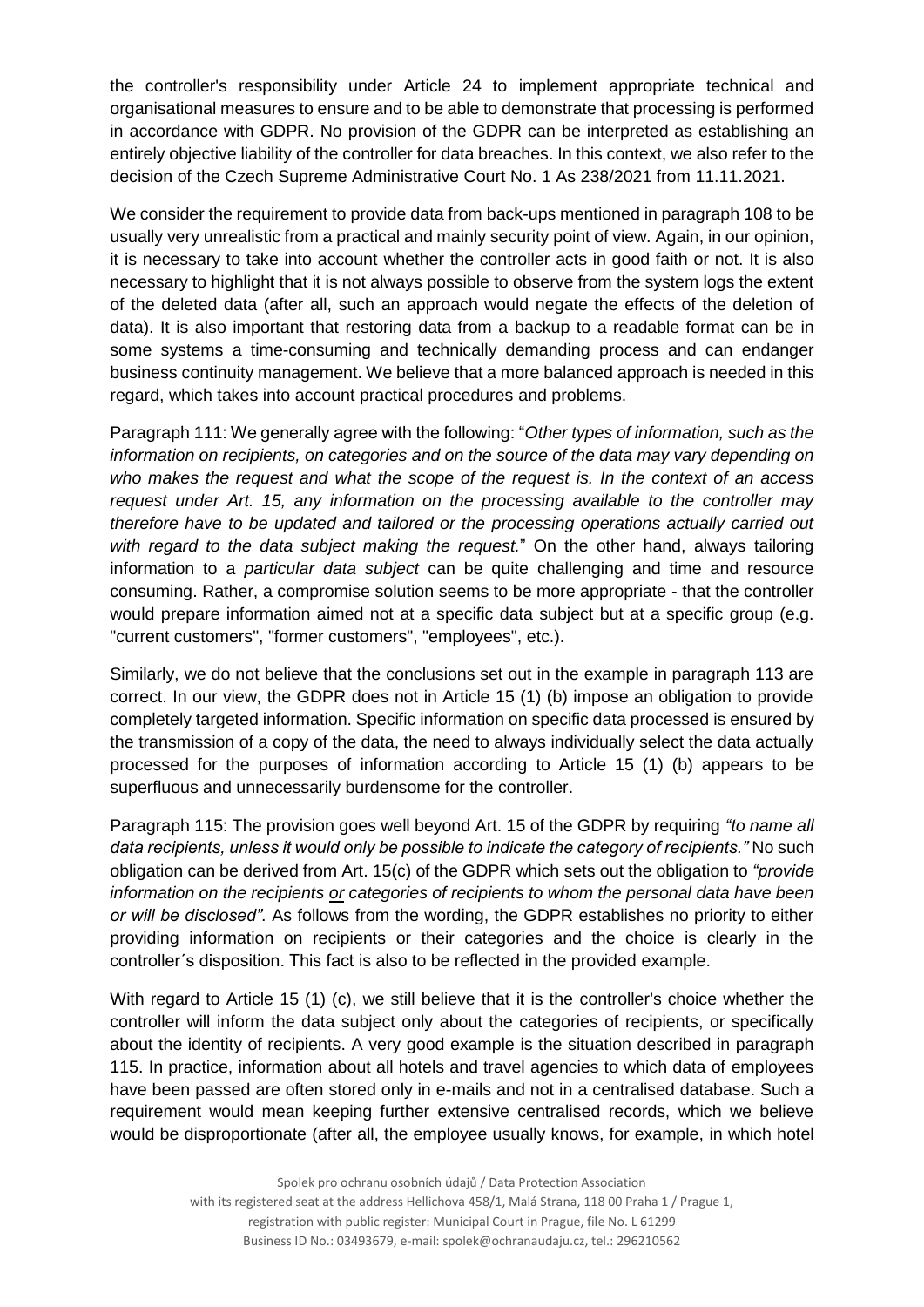he or she spent the night) and would multiply the systems processing personal data in breach of the data minimisation principle.

Similarly, in paragraph 118: the example extends the existing obligation under Art. 15(g) of the GDPR on providing information with regards to the data source in case it is not collected from the data subject. The GDPR in this connection requires *"any available information"* to be served. However, the example in paragraph 118 discloses exact companies *"being involved exactly"* when it expects such additional information to be established later in time. Again, the GDPR does not extend the information obligation to be updated later, as it would pose a disproportionate burden on the controller and its processes.

With regard to paragraph 128, for the sake of completeness, we would like to point out that in specific cases it may be appropriate to provide information to the data subject from multiple sources within the controller (and not only from the department dealing with data protection issues). An example is the processing of data within a whistleblowing system, where the interest in protecting the identity of whistleblowers should prevail and (a relevant part of) requests for access should be handled by a person in charge of whistleblowing.

Regarding the last sentence in paragraph 128, we do not fully understand this example (clickstream, etc.), because it will often be data stored only on the end user's end device, to which the controller will not otherwise have access. We would appreciate further clarification regarding this issue.

Paragraph 140: We agree that information should, as far as possible, be provided in the language of the country where the controller provides its services (to not a negligible extent and if the service itself is offered in the language of that country), but this cannot be extended to an obligation for the controller to submit raw data processed in the language of that country (if the controller does not use a raw data translated to the specific language).

As far as the "commonly used electronic format" is concerned, we do not believe that it depends on the "expectations of the data subject", but rather on the commonly used formats in the industry.

With regard to paragraph 157, we consider that the question of when the legal act (access request) should be considered as delivered to the addressee must be resolved in accordance with the relevant national law. E.g. for example the request delivered to the letter-box on the weekend can only be considered delivered on Monday etc.

In paragraph 168, we would welcome a more detailed view of the EDPB on the question of issuing information contained in the controller's (e-mail) correspondence, as this issue is dealt with very inconsistently in the legal practice across the Member States.

Paragraph 171: We believe that it is necessary to carefully consider the use of Article 15/4, as there is also a risk for the agent of the customer service that the recording of his/her voice could be misused by the data subject.

The explanation of paragraph 175 is not very clear. It would also be useful to provide some examples.